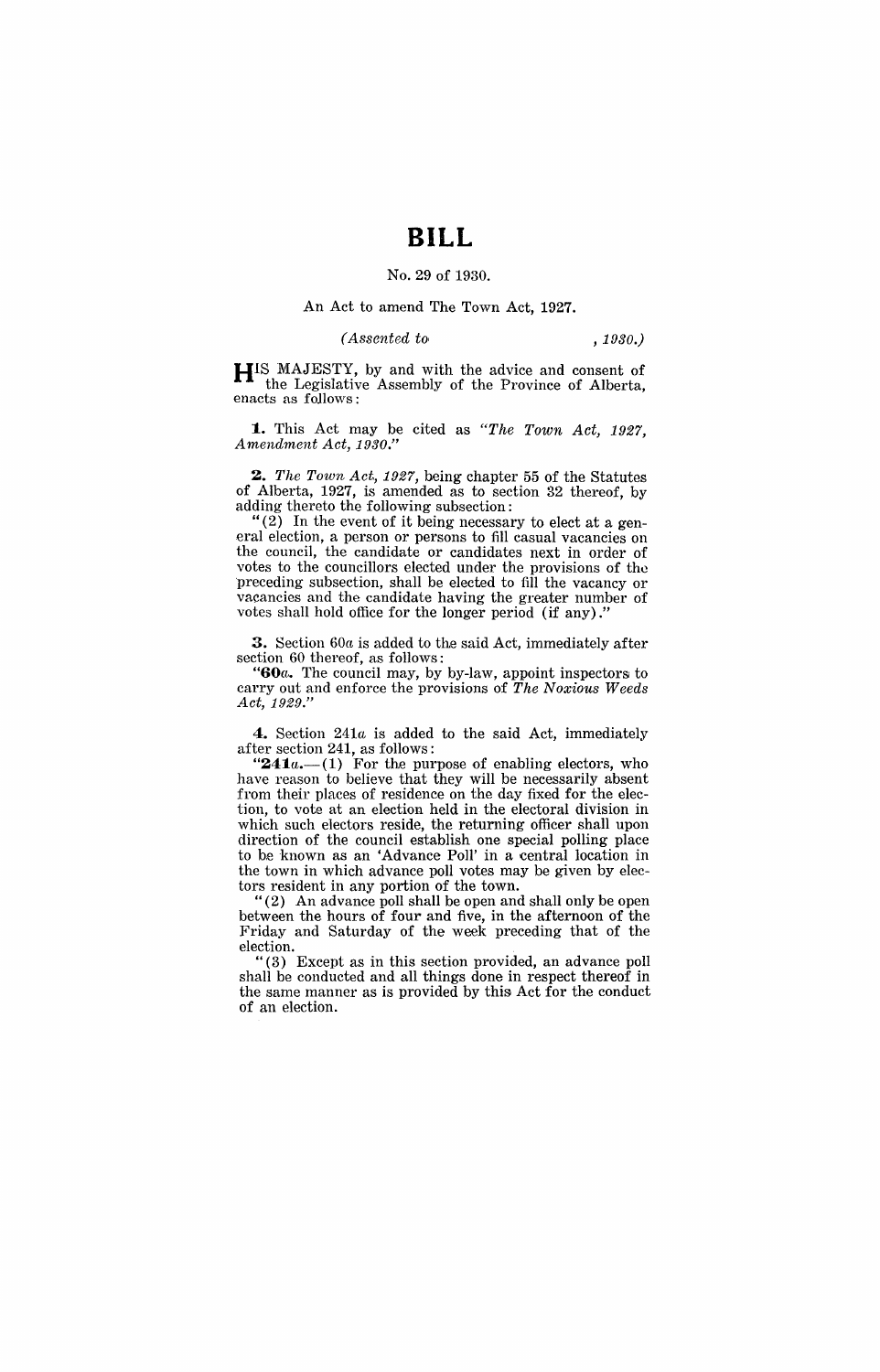" $(4)$  The returning officer shall publish the place, dates and time fixed for the holding of an advance poll in form L.

" $(5)$  A qualified elector whose name appears on the list and who deems it necessary to vote at an advance poll may at any time after the voters' list has been posted, apply in person to the returning officer for an 'Advance Poll Voting Certificate' which shall be in the following form:

## 'CERTIFICATE TO VOTE AT ADVANCE POLL.

'This is to certify that (name, address and occupation as *in voters' list)* ............................ is a qualified voter in the town of ............................ but on account of his having reason to believe that he will be necessarily absent on the day fixed for the election, he is entitled to vote at the advance poll.

'Dated at ....................... , this ......... dny of .................... ,19 ... .

verturing *Officer.*<br>'Returning *Officer*.' "Such certificate shall be given by the returning officer if the applicant's name appears on the list of voters and upon the granting of such certificate the returning officer shall mark opposite the name of such elector, on the voters' list, the words 'Advance Poll.'

 $(6)$  An elector presenting a certificate and applying to vote at an advance poll, before being permitted to do so shall be required by the presiding officer, and in addition to any other oath which may be required of voters under this Act, to make and sign the following declaration which shall be attached to the certificate and kept by the presiding officer with the other records of the poll:

'DECLARATION OF AN ELECTOR VOTING AT AN ADVANCE POLL.

'I, *(name, address and occupation as on certificate)* do hereby declare that my name, residence and occupation are correctly set out herein; that I personally applied for and obtained the advance poll certificate now presented and bearing my name; and that I believe that it will be necessary for me to be absent from the place where I am entitled to vote at this election on election day.

#### . . . . . . . . . . *'Nanw* of *Elector.'*

'Witness ......................... . *'Presidhtg Officer.'* 

"(7) Any person who corruptly-

- " $(a)$  for the purpose of obtaining from the returning officer an advance poll certificate makes to such officer any false statement; or
- " $(b)$  forges or fabricates any such certificate or any name thereon, or not being the person named thereon presents any such certificate to any presiding officer or poll clerk at any poll; or
- " $(c)$  makes before any presiding officer a false declaration as to any statement contained therein; or
- " $(d)$  after having obtained an advance poll certifi-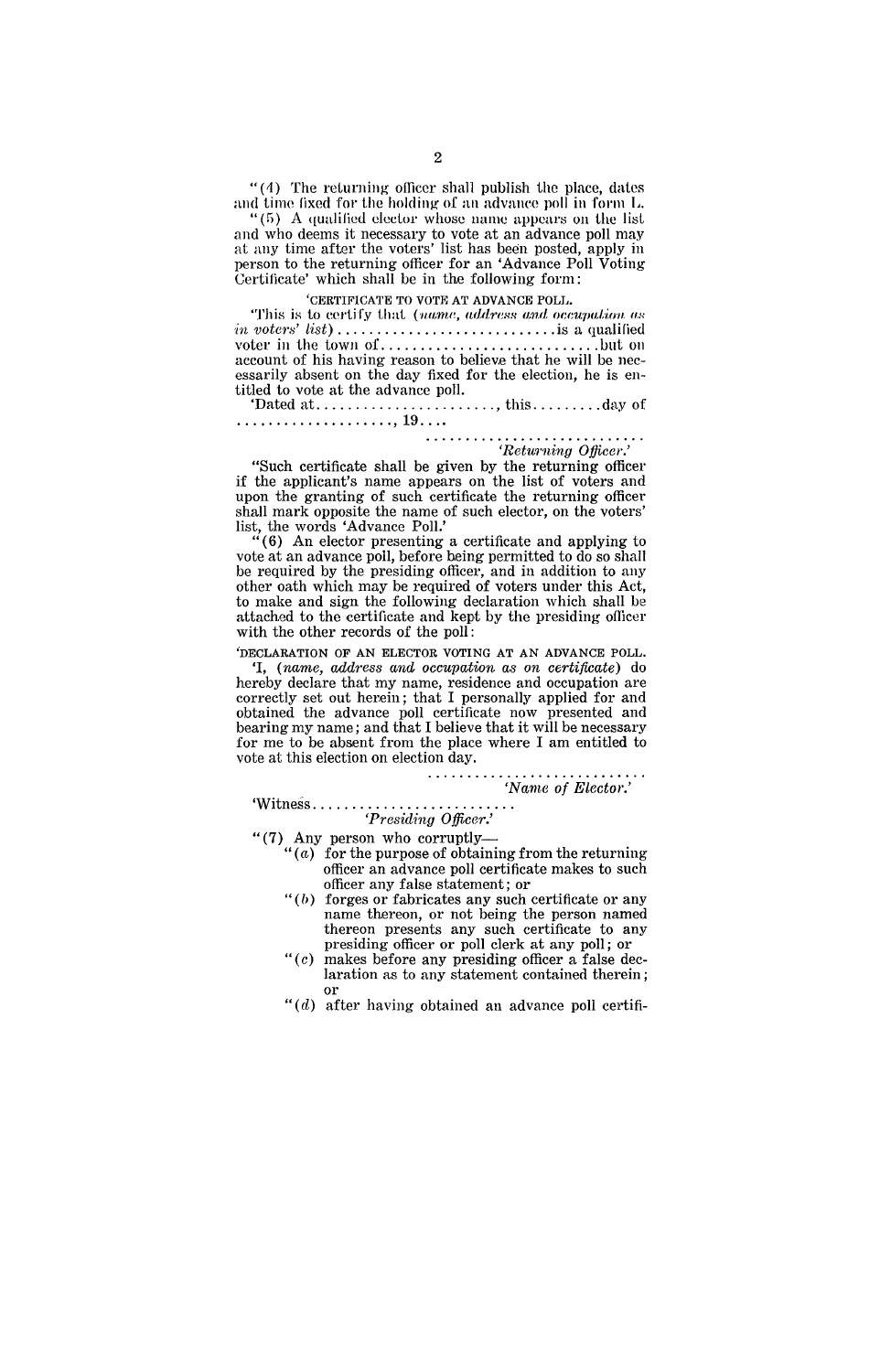cate, votes or attempts to vote at any other than the advance poll; or

" $(e)$  in any other manner contravenes any of the provisions of this section-

shall be guilty of an offence against this Act and shall be liable on summary conviction to a penalty of not more than one hundrcd dollars.

"(8) The presiding officer at an advance poll shall record in the poll book supplied for the recording of all such votes in a column headed 'Remarks' after the name of each person who votes, a notation that he has signed the declaration referred to in subsection (6) hereof.

"(9) At the close of an advance poll on each day, the presiding officer, and also any candidate or agent of a candidate present who desires to do so shall affix their seals to the ballot box in such a manner that the same cannot he opened or any ballot be deposited in it without breaking such seals.

"(10) The presiding officer shall at all times after the opening of the advance poll take every precaution to prevent any person, other than an official at the poll, during the polling, to have access to the ballot box, and no seals placed thereon shall be removed between the opening of the advance poll and the time fixed for the closing of the polls on election day, except only at the opening of the advance poll on the second and third days' polling, and then only such seals shall be removed as may be necessary to permit the insertion of ballots in the ballot box.

"(11) At the close of an advance poll on the third day the presiding officer and also any candidate or agent of a candidate present who desires to do so shall affix their seals to the ballot box in such a manner that the same cannot be opened or any ballots be deposited in it without breaking such seals, and the presiding officer shall take charge of and safely keep such ballot box until the closing of the poll on election day."

**5.** Section *289a* is added to the said Act, immediately after section 289, as follows:

" $289a$ .  $-(1)$  Buildings erected by a tenant upon land leased by a railway company, whether affixed or not, shall he considered as land for the purposes of assessment, and shall be separately assessed at the same rate as improvements affixed to land.

"(2) The name of every such tenant shall be placed upon the assessment roll as owner of the buildings.

 $\cdot$  (3) Every such tenant shall, whether his name appears on the assessment roll or not, pay taxes upon the assessed on the assessment for the rates lawfully imposed thereon, irrespective of the amount or nature of his interest therein:'

**6.** Section 292 of the said Act is amended as to subsection (6) thereof, by striking out the word "resolution" wherever it occurs therein, and substituting therefor the word "bylaw."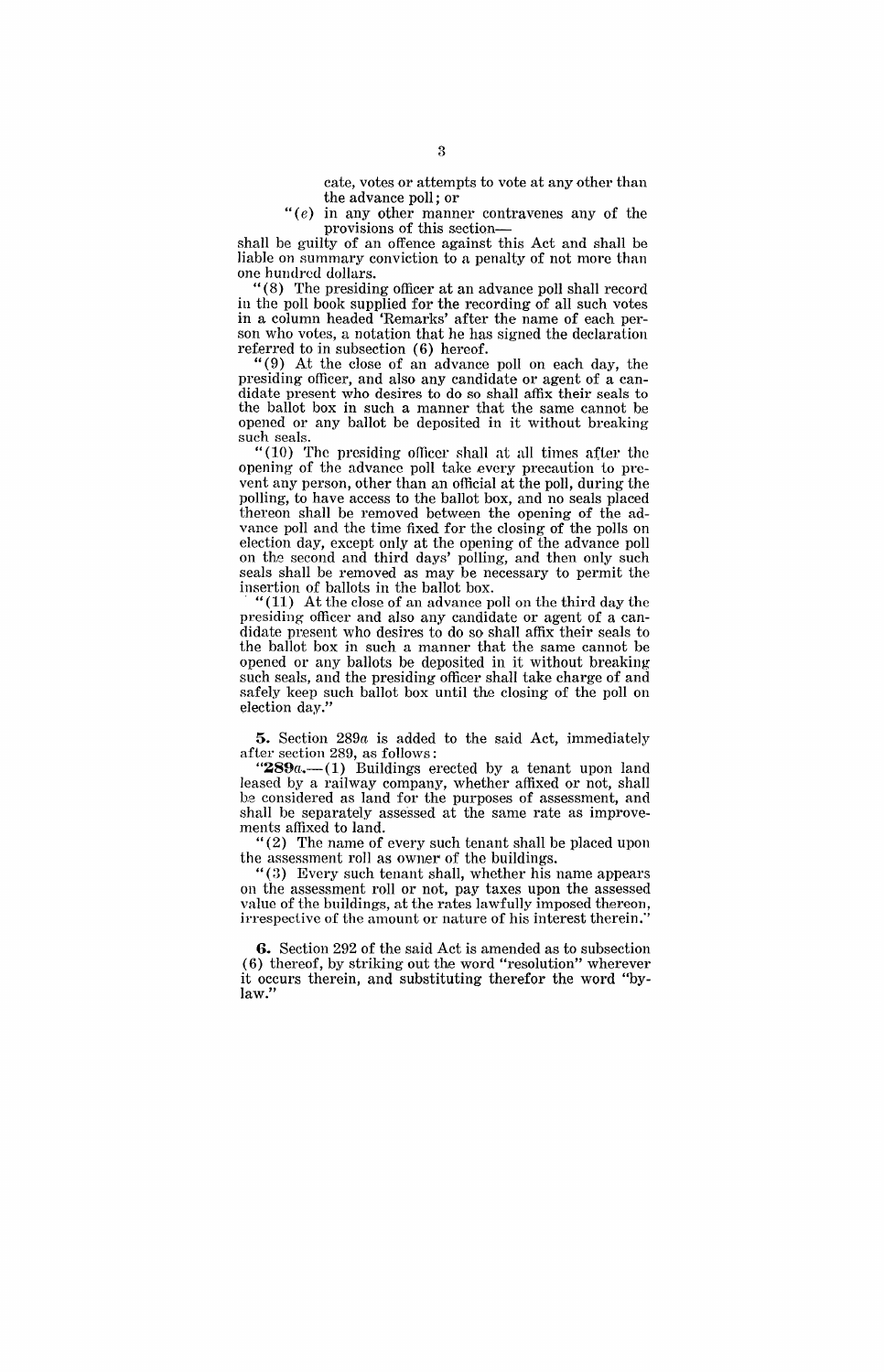7. Section 304 of the said Act is amended as to subsection (1) thereof, by adding at the end of the second proviso thereto, the following words "unless the assessment of his property is changed.

**8.** Section 305 of the said Act is amended by adding thereto, as subsection (2) thereof, the following:

"(2) In every year in which the assessor makes his assessment by adopting the assessment of the previous year, he shall re-assess all parcels, the value of which has been lessened by the destruction of buildings or improvements thereon or the decrease in the value thereof from some other cause than fair wear and tear or the value of which has been increased owing to the erection, eompletion or substantial repair of buildings or improvements thereon.'

**9.** Section 313 of the said Act is amended-

- (a) by striking out the words "District Court" where they occur therein and substituting therefor the words "Alberta Assessment Commission"; .and
- (b) by striking out the word "judge" where it occurs therein and substituting therefor the word "Commission."

**10.** Section 315 of the said Act is amended by striking out the words "judge of the District Court of any judicial district in which the town is wholly or partly situated," and substituting therefor the words "Alberta. Assessment Commission,"

**11.** Section 316 of the said Act is amended-

- (a) by striking out the words "The District Court judge so appealed to," and substituting therefor the words "The Alberta Assessment Commission"; and
- (b) by striking out the word "he" wherever it occurs therein, and substituting therefor the word "it."

**12.** Section 319 of the said Act is amended by striking out the words "a District Court judge as is provided in this Part," and substituting therefor the words "the Alberta Assessment Commission.

**13.** Section 330 of the said Act is amended-

- (a) by striking out the words "to a District Court judge," and substituting therefor the words "to the Alberta Assessment Commission"; and
- $(b)$  by striking out the words "by the Assessment" Equalization Board," and substituting therefor the words "by the Alberta Assessment Commission"; and
- (c) by, striking out the word "board," and substituting therefor the word "Commission."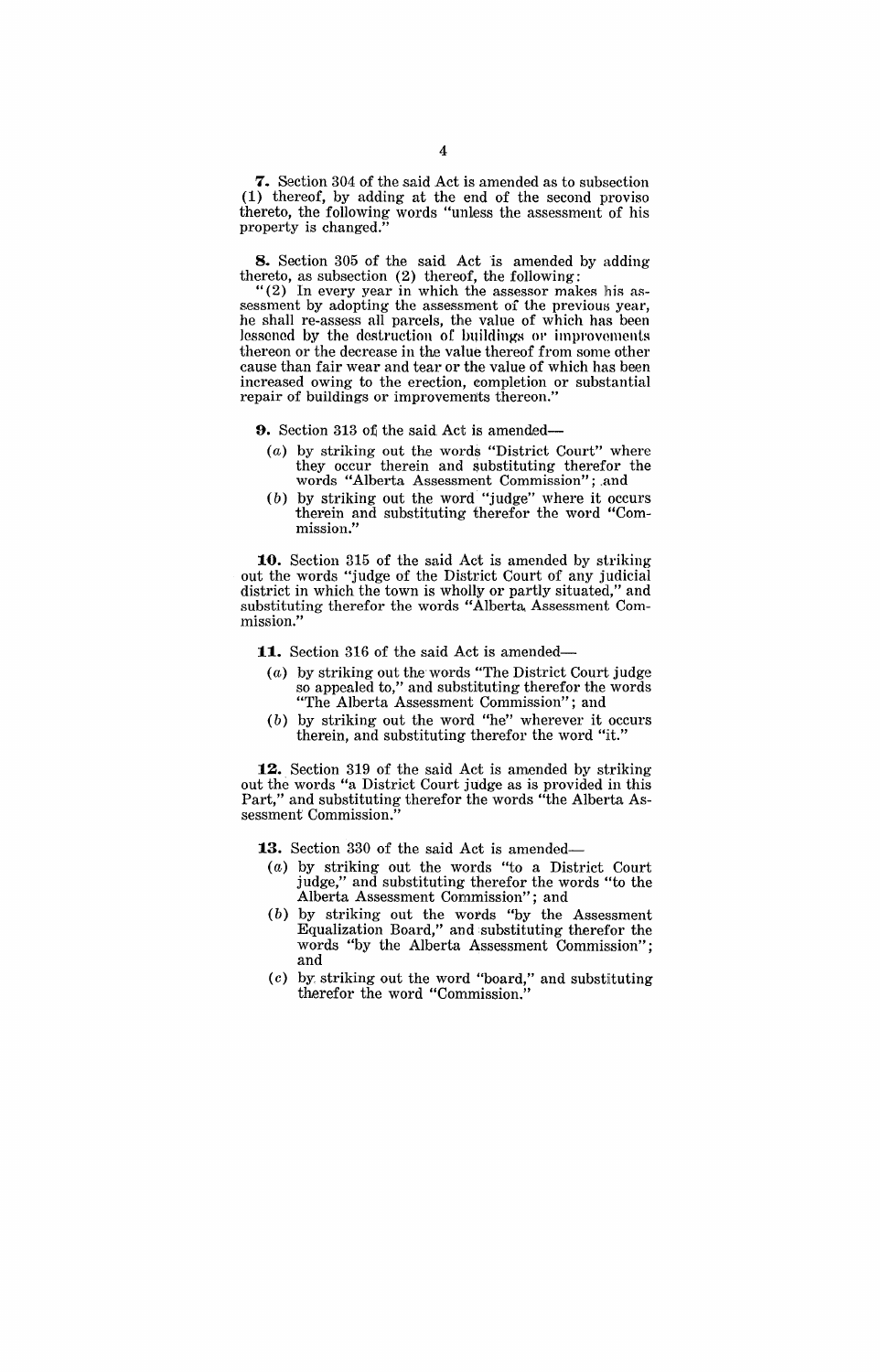14. Section 331 of the said Act is amended as to subsection (2) thereof, by striking out the words "to a judge," and substituting therefor the words "to the Alberta Assessment Commission."

15. Section 332 of the said Act is amended-

- (a) as to subsection (1) thereof, by striking out the words "to a judge," and substituting therefor the words "to the Alberta Assessment Commission"; and
- (b) as to subsection (2) thereof, by striking out the word "judge," and substituting therefor the word "Commission" ; and
- (c) as to subsection (3) thereof, by striking out the words "a court," and substituting therefor the words "a sitting."

**:16.** Section 333 of the said Act is amended by striking out the words "to the judge," and substituting therefor the words "to the Alberta Assessment Commission."

**:17.** Section 334 of the said Act is hereby repealed and the following substituted therefor:

**"334.** The Commission or any member thereof in hearing appeals under the provisions of this Act may nominate a person to act as clerk."

**:18.** Section 335 of the said Act is amended by striking out the words "The judge," and substituting therefor the words "The Alberta Assessment Commission."

**:19.** Section 336 of the said Act is amended by inserting after the words "The secretary-treasurer" the words "when summoned by the Commission."

20. Section 338 of the said Act is amended-

- (a) by striking out the words "the judge," and substituting therefor the words "the Alberta Assessment Commission"; and
- (b) by striking out the word "his," and substituting therefor the word "its"; and
- $(c)$  by striking out the words "which belong to or may be exercised by him, as a judge of the District Court," and substituting therefor the words "which belong to or may be exercised by a judge of the District Court."
- **21.** Section 340 of the said Act is amended-
	- (a) by striking out the words "a judge," and substituting therefor the words "the Alberta Assessment Commission"; and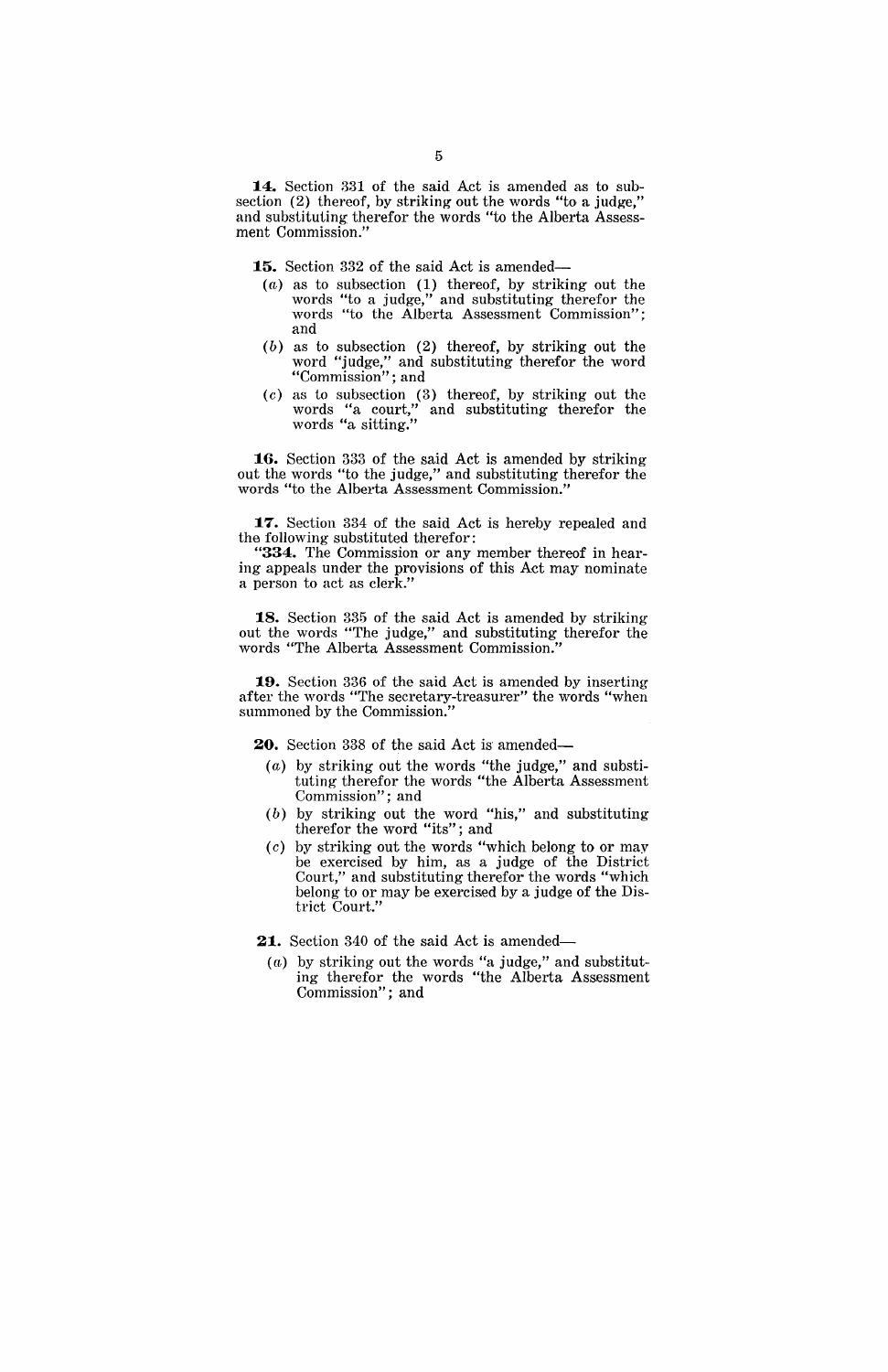(b) by striking out the words "the judge" and substituting therefor the word "it."

22. Section 342 of the said Act is hereby repealed and the following substituted therefor:

**"342.** All costs of proceedings before the Commission shall be paid or apportioned between the parties in such manner as the Commission may direct, and payment thereof may be enforced in the same manner as upon an ordinary judgment for costs in a District Court."

23. Section 344 of the said Act is amended by striking out the words "the judge," and substituting therefor the words "the Alberta Assessment Commission."

**24.** Section 345 of the said Act is amended by striking out the words "a District Court judge," and substituting therefore the words "the Alberta Assessment Commission."

**25.** Section 355 of the said Act is amended-

- (a) by striking out the words "a judge," and substituting therefor the words "the Alberta Assessment Commission"; and
- (b) by striking out the word "judge," and substituting therefor the word "Commission."

**26.** Section 358 of the said Act is amended as to subsection (4) thereof, by striking out of the proviso thereto, the figures "15," and substituting therefor the figures "29."

27. Section 363 of the said Act is amended-

- (a) by striking out subsection  $(2)$  thereof; and
- (b) by striking out of subsection (3) thereof, the words "under the provisions of the next preceding section" and substituting therefor the words "under the provisions of *The School Act."*

**28.** Section 366 of the said Act is amended by striking out of subsection (4) the word "assessor," and substituting therefor the word "secretary-treasurer."

**29.** Form BB in the schedule to the said Act is amended by striking out the word "assessor" wherever it occurs therein, and substituting therefor the word "secretarytreasurer."